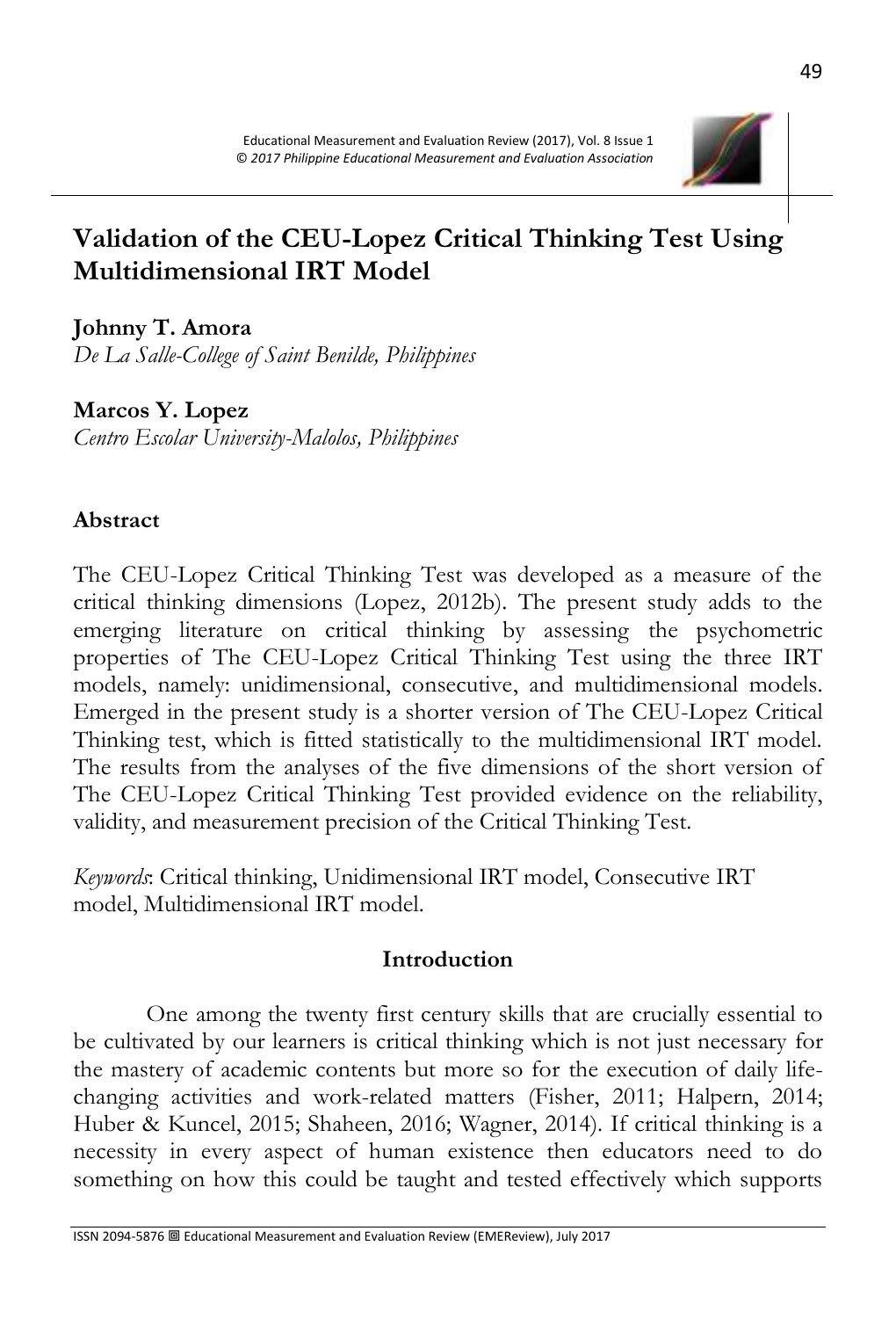what Ennis (2003, 2011) stated that much work needs to be done not only on how critical thinking can be taught but also in the field of assessment, an area that has not been given due attention in critical thinking research. This purports that there is a dearth of existing critical thinking tests and this is true in Asian context which can be borne out by the list of critical thinking tests prepared by Ennis and Chattin (2015) which shows that majority of the available tests specifically written in English language are developed by Western scholars from North America, United Kingdom, Canada and only one from Asia specifically designed for tertiary learners in the Philippines. Hence, the need to develop more sophisticated critical thinking tests designed for Filipinos and other Asian nationals has to be addressed.

In response to the call for the need to develop a critical thinking test, Lopez (2012a, 2012b) developed and validated a critical thinking test designed for Filipino learners in tertiary level. It is called The CEU-Lopez Critical Thinking Test (2012a) which consists of 87 items and is considered a multiaspect general knowledge critical thinking test (Lopez & Asilo, 2014). Ennis, Millman, and Tomko (2005) explained that the said type of test uses content that is based on daily life experiences which are assumed familiar to the target examinees. The said test developed by Lopez adopted the conception of Ennis (1996) as regards aspects of critical thinking for purposes of item construction. Considering the relevance of critical thinking for individuals to become more functional citizens of the world, the need to assess it periodically is undeniable. If there is no valid and reliable test of critical thinking available, there will be problems on how the schools and other learning organizations can monitor the progress of their efforts on enhancing critical thinking of learners.

The CEU-Lopez Critical Thinking Test, which is a multiple-choice type of test that consists of 87 items, deals with five aspects of critical thinking, such as: deduction, credibility judgment, assumption identification, induction, and meaning and fallacies with 19, 17, 16, 16, and 19 items, respectively. Though each aspect was tested separately, in practice, they are interdependent (Ennis, 1996, 2011; Facione & Gittens, 2013; Fisher, 2011; Norris & Ennis, 1989). The test focuses only on aspects of critical thinking that can be tested objectively. The disposition aspects of critical thinking, which are attitudinal in nature, cannot be tested objectively (Ennis, 2003; Facione & Gittens, 2013). Hence, they were not directly covered as part of test items.

In addition, the test has been normed locally using the students in the three campuses of Centro Escolar University (CEU), namely: Manila, Makati, and Malolos as samples. The results of such study yielded score interpretations that are categorized into six, namely, unreflective thinker, challenged thinker,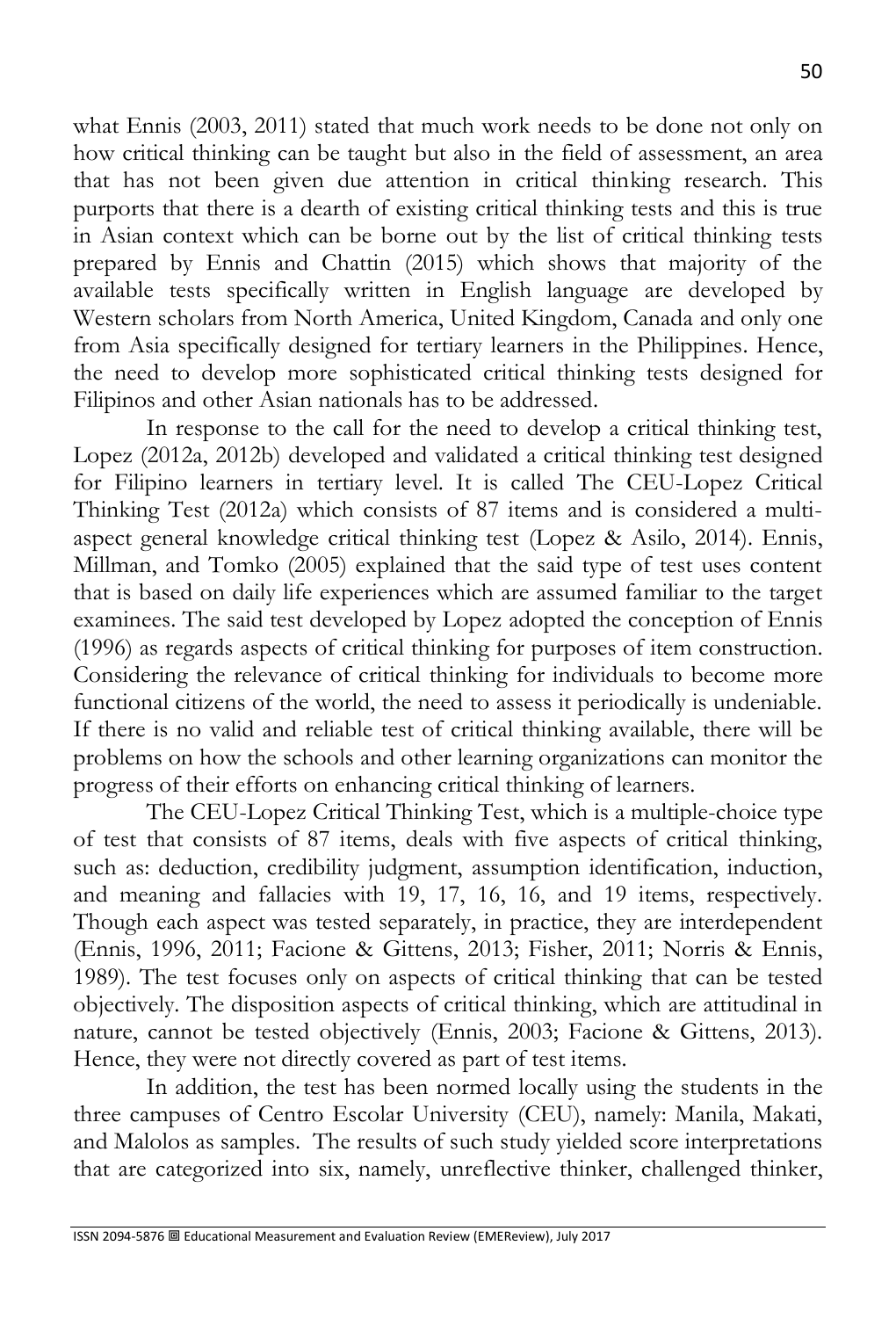beginning thinker, practicing thinker, advanced thinker, and master thinker which are based on the concept of Paul and Elder (2001) as regards stages of critical thinking development of individuals. Three types of norms were generated such as university norms, curricular year level norms, and program type norms (science vs. non science). Though locally done, the said norms for score interpretation purposes can be adopted by other academic institutions that have similar academic setup with that of CEU. Other institutions that have entirely different academic structure with that of CEU can come up with their own norms for research and other purposes (Lopez, Mendoza, Lucero, Opina, 2014).

Concerning the internal consistency measure of reliability of the said test, KR 20 was used. The obtained reliability is .68 which is within the acceptable range for a critical thinking test considering that a critical thinking is a multidimensional construct. Reliability estimates that can be considered adequate tend to range from about .65 to .75 and may increase with the examinees' level of sophistication and that very high reliability on tests that deal with critical thinking should not be automatically regarded as better than more moderate ones (Norris & Ennis, 1989). Since The CEU-Lopez Critical Thinking Test is a mulitidimensional type of test, it can be expected that its internal-consistency index is lower than that of other unidimensional standardized tests (Lopez, 2012b).

In reference to its uses, The CEU-Lopez Critical Thinking Test can be utilized to determine the strengths and weaknesses of the students in certain aspects of critical thinking. The results of diagnosis can be used for the development of interventions or remedial measures regarding the enhancement of learners' critical thinking. Since the said test has been normed locally, it can be used to determine and categorize the level of critical thinking of the learners and can come up with a comparative study regarding the level of critical thinking of the learners who belong to different curricular year levels and different curricular areas like science or non-science-related courses. It can also be used as pretest and posttest in certain experimental study specifically in determining the effectiveness of infusing critical thinking into curriculum or to look into the comparison of effectiveness of the four approaches in the teaching of critical thinking, such as, general, infusion, immersion, and mixed. In addition, academic institutions may utilize the test as part of selective and retention process for courses in which board examinations are required as well as industries that value critical thinking as one of the most necessary and desirable attributes employees must possess in certain companies or some other organizations.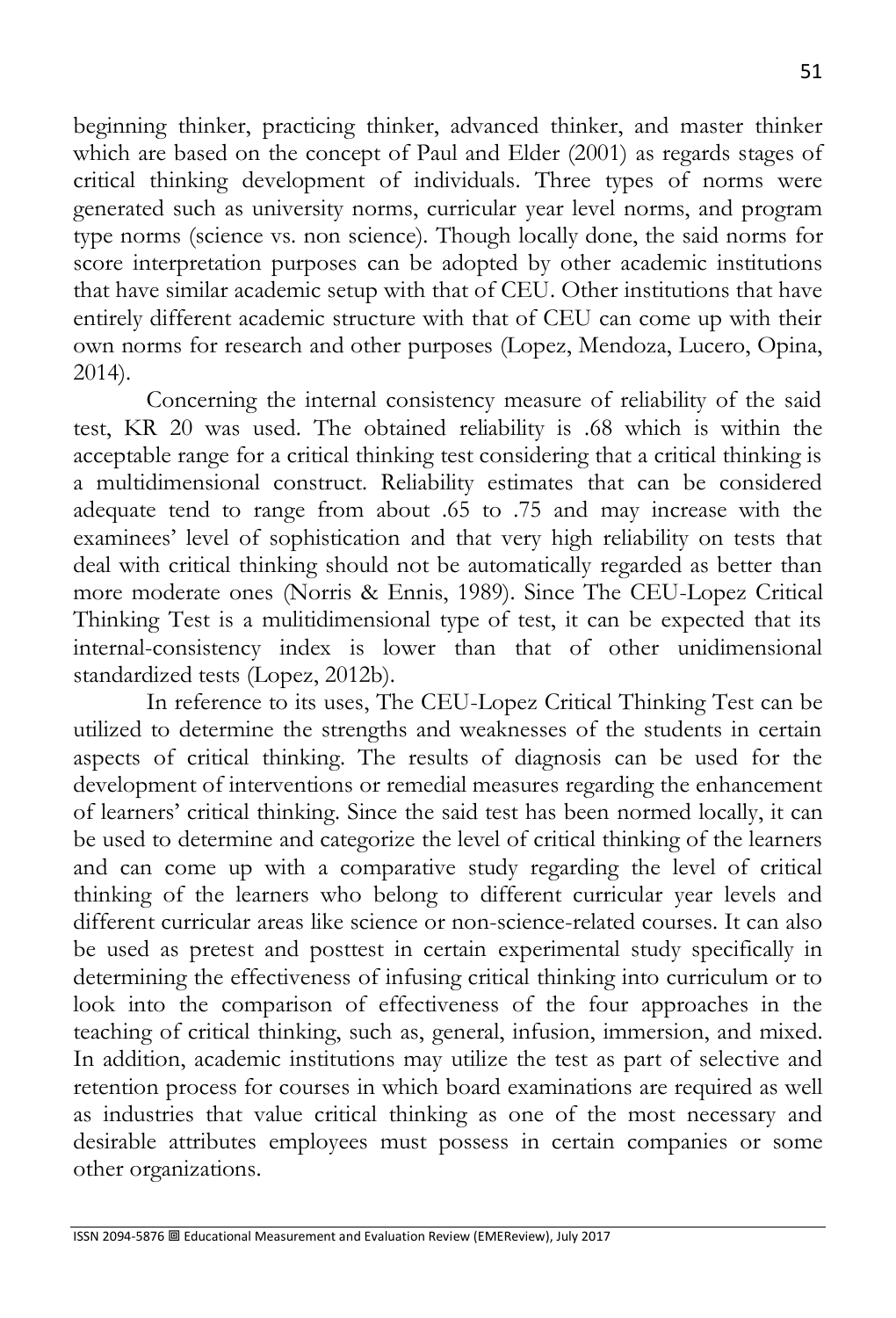Furthermore, critical thinking experts from Association of Informal Logic and Critical Thinking (AILACT) were consulted regarding the content of the test and accuracy and clarity of items. Out of twenty-four recognized critical thinking consultants listed in AILACT website, three experts expressed willingness to review each item of the test. They were David Hitchcock (McMaster University, Hamilton, Canada), Dona Warren (University of Wisconsin-Stevens Point, Wisconsin, USA), and Susana Nuccetelli (St. Cloud University, Minnesota). Their insightful comments were looked into and considered thoughtfully as part of a number of series of revisions of test (Lopez & Asilo, 2014).

Regarding its construct validity, Norris' (1992) procedure in the use of verbal reports of thinking to determine the construct validity of each item was adapted. There were 13 verbal reports of thinking gathered for each test item. A total of 1,131 verbal reports of thinking were gathered with the additional 260 verbal reports of thinking for some items that called for further validation. The said verbal reports were tape-recorded and transcribed verbatim and carefully analyzed. Two types of scores were generated from this activity, such as, performance and thinking scores. The former is based on the examinees' selected answer from the three choices provided in each test item. The latter is based on the justification of the examinees as to why a certain option was their answer. The two scores were correlated to determine whether certain item needs to be retained, revised, or replaced in addition to the insights given by examinees based on their verbalized thoughts regarding test item (Lopez, 2013).

It is interesting to note that The CEU-Lopez Critical Thinking Test has been used by other Filipino researchers. Some of these studies were conducted by Agraan, Amado, Lumunsad, Manalo, and Vidad (2016), Galvez (2015), Gracia, Jose, Espiritu, Geronimo, Estrella, and Gulinao, (2013), Grafilo (2013), Moreno, Braza, De Villa, and Refugido (2016), Parico (2015), Tayao (2014), Reyes (2017), Tayao, Daez, Inigo, Cruz, Nievera, Francisco, and Avinante (2016), and Viray (2014) in which the said test was utilized as their measure in determining the critical thinking level of their students. Unfortunately, all of these researches did not report the reliability of the test for their gathered data. Though the reliability of the original 87-item of The CEU-Lopez Critical Thinking Test was analyzed (which yielded an overall KR-20 coefficient of .68), the reliability coefficient for each dimension was not reported. The present paper assesses the reliability of The CEU-Lopez Critical Thinking Testat the dimension level based on the IRT context.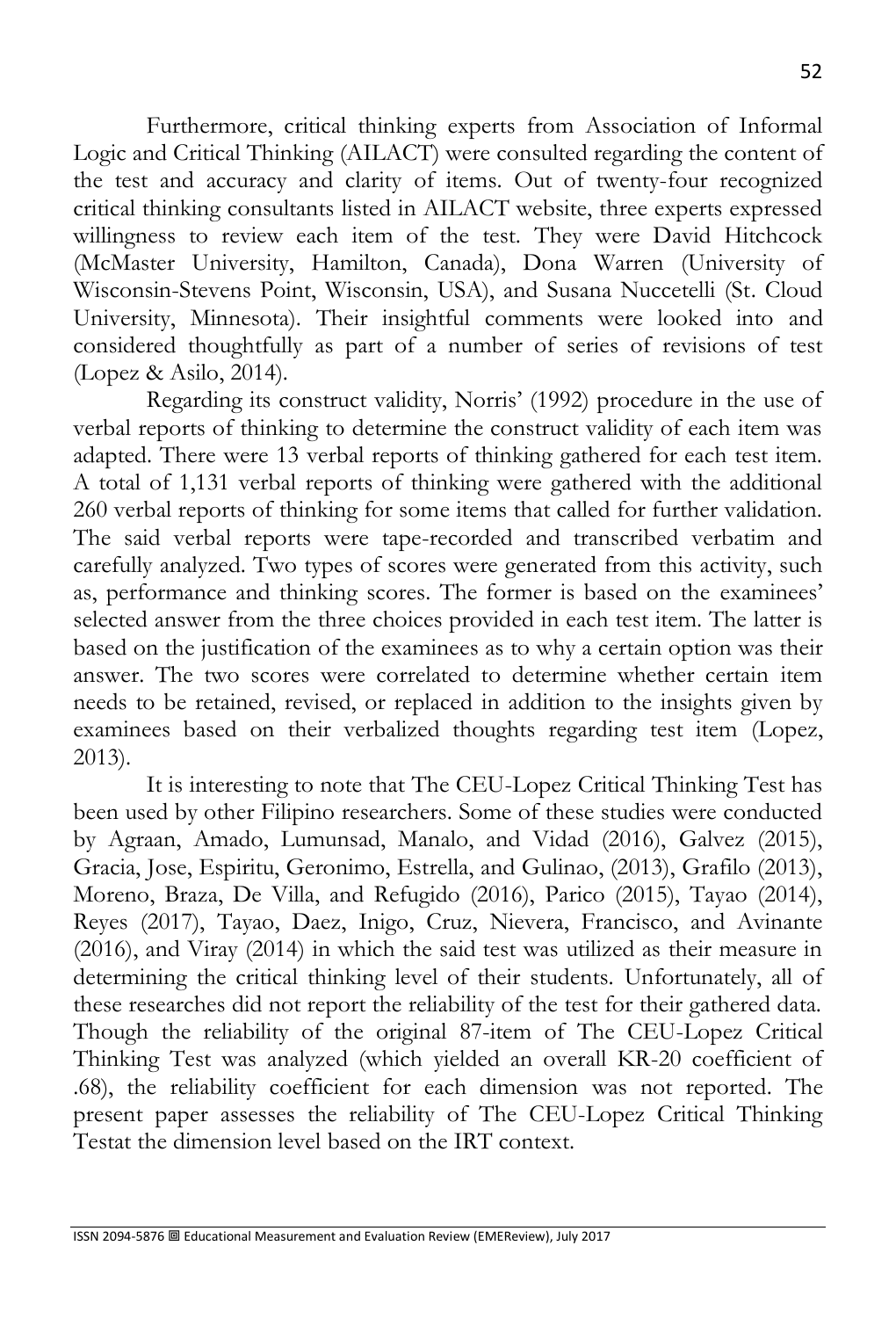The aforementioned researchers (i. e., those who utilized The CEU-Lopez Critical Thinking Test) were interviewed as regards their feedback in administering the test. They were one in saying that their examinees found the test too long and tiresome and might have the tendency not to take seriously the latter part of the test due to fatigue. Hence, it was deemed necessary to reduce the number of test items to make the test more manageable on the part of the examinees to finish answering the test without experiencing so much mental or physical exhaustion. The present paper attempts to develop a valid and reliable shorter version of The CEU-Lopez Critical Thinking Test based on the criteria of IRT.

It can be noted that the measurement properties of The CEU-Lopez Critical Thinking Test was established using the Classical Test Theory (CTT) approach. The use of CTT in test development has some limitations, which are mainly related to the validity and reliability of the results (Embretson & Reise, 2000; Singh, 2004). Some major limitations of CTT, which are described as circular dependency, are as follows: (1) Person's ability is test-dependent (i. e., for a fixed test, person's ability is high if the test is easy; and person's ability is low if the test is difficult); (2) item/test difficulty is group-dependent (i. e., item/test is easy if test takers have higher ability; and item/test is difficult if test takers have lower ability); and (3) Test-oriented (i. e., score is given at the test level, but there is no basis in determining how well a person perform on a particular item). According to Fan (1998), the circular dependency poses some theoretical difficulties in CTT's application in some measurement situations such as test equating and computerized adaptive testing. On the other hand, many researchers (e. g., Amora & Bernardo, 1999) stressed that it is difficult to judge whether a person with certain ability level will have a problem on a particular item because, in CTT, the items and persons are calibrated in different scales. All the weaknesses of The CEU-Lopez Critical Thinking Test that arise due to the limitations of the CTT can be fixed using the IRT and/or Rasch modeling approaches.

The present paper aims to analyze The CEU-Lopez Critical Thinking Test using the three IRT models, namely: multidimensional, unidimensional, and consecutive IRT models. The main goal is to find the best IRT model that fits The CEU-Lopez Critical Thinking Test. Then, based on the chosen best IRT model, a valid and reliable shorter version of The CEU-Lopez Critical Thinking Test is produced. The three IRT models are discussed in the next section.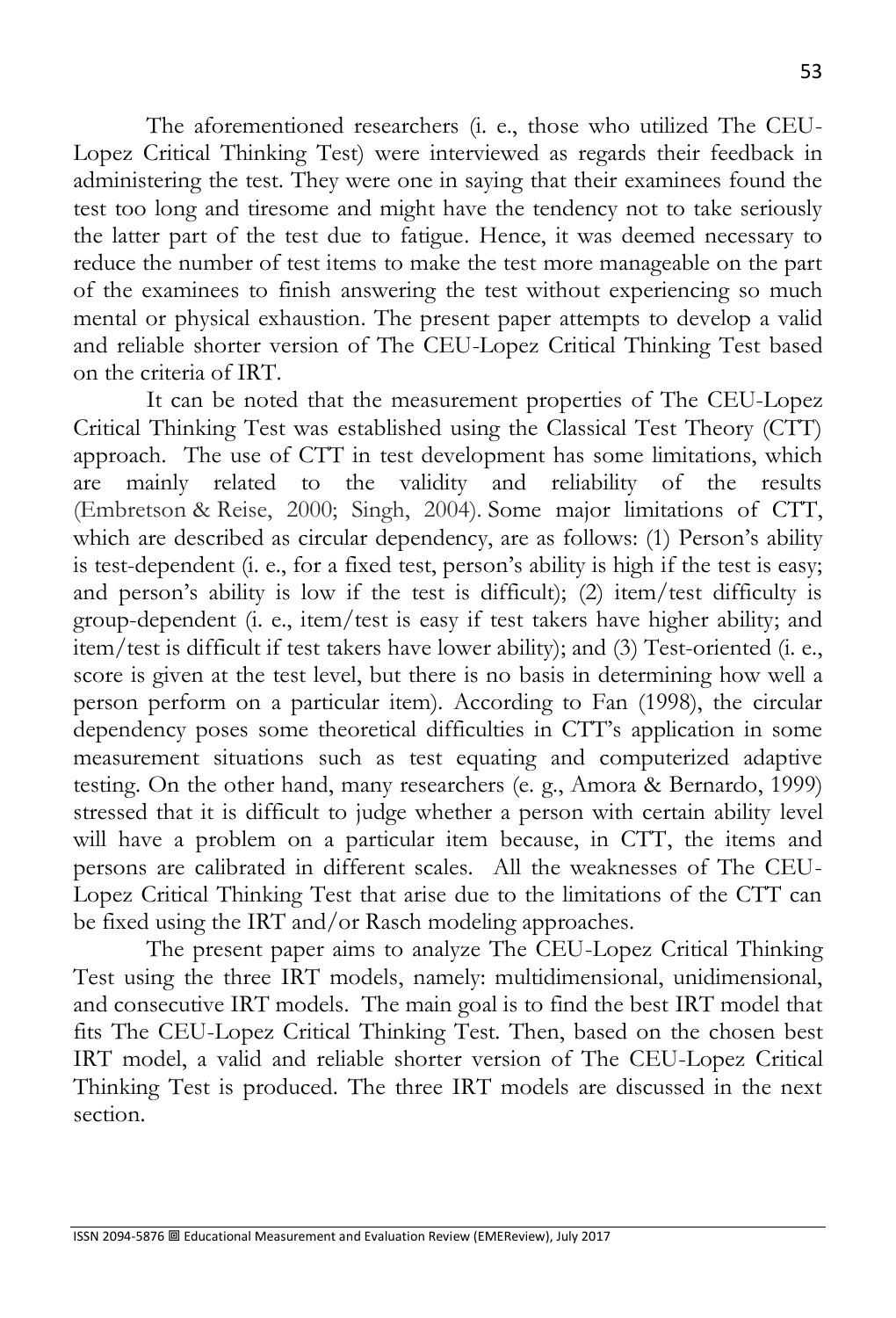#### **Method**

## **Participants**

Served as respondents of the study were 1400 college students from the three campuses (CEU-Malolos, CEU-Makati, and CEU-Manila) of Centro Escolar University in the Philippines who enrolled in courses such as Medical and Health-related courses (e. g., Nursing, Medical Technology, Dentistry), Natural Sciences (e. g., Biology), Social Sciences (e. g., Psychology, Social Work), Education, Business-related courses (e. g., Accountancy, Business Administration), and Computer-related courses (e. g., Information Technology/Computer Science). Distribution of the samples taken was based on degree program, year level, gender, age, and SES (social economic status).

## **The Instrument**

The instrument under study is the 87-item multiple-choice type Critical Thinking Test (Lopez, 2012a and 2012b) which consists of five interdependent dimensions of critical thinking such as deduction, credibility judgment, assumption identification, induction, and meaning and fallacies. Deduction dimension, which consists of 19 items, refers to several principles of critical thinking such as fallacy of affirming the consequent, fallacy of division, fallacy of bandwagon, modus ponens, contraposition, and post hoc fallacy. In the test, the examinees are asked to decide on the given argument or item based on the following options: If the underlined statement follows necessarily from the other statements given, mark letter A. If the underlined statement contradicts the other statements given, mark letter B. If the underlined statement neither follows necessarily nor contradicts the other statements given, mark letter C. A sample item is "People say that Sex Education is not effective in teaching elementary pupils to be reflective and reasonable individuals, so, it should be eliminated from the list of subjects being studied by this young people. Although they may be right in saying it, Sex Education needs to be taught to elementary pupils."

The credibility judgment dimension consists of 17 items. The criteria used in the item construction for judging credibility of sources and observation statements are expertise, lack of conflict of interest, agreement with other sources, reputation, careful habits, use of established procedures, ability to give reasons, minimal inferring involved, provision of records, and corroboration. In the test, each item has two characters who present two conflicting observation statements and examinees are requested to judge which of the two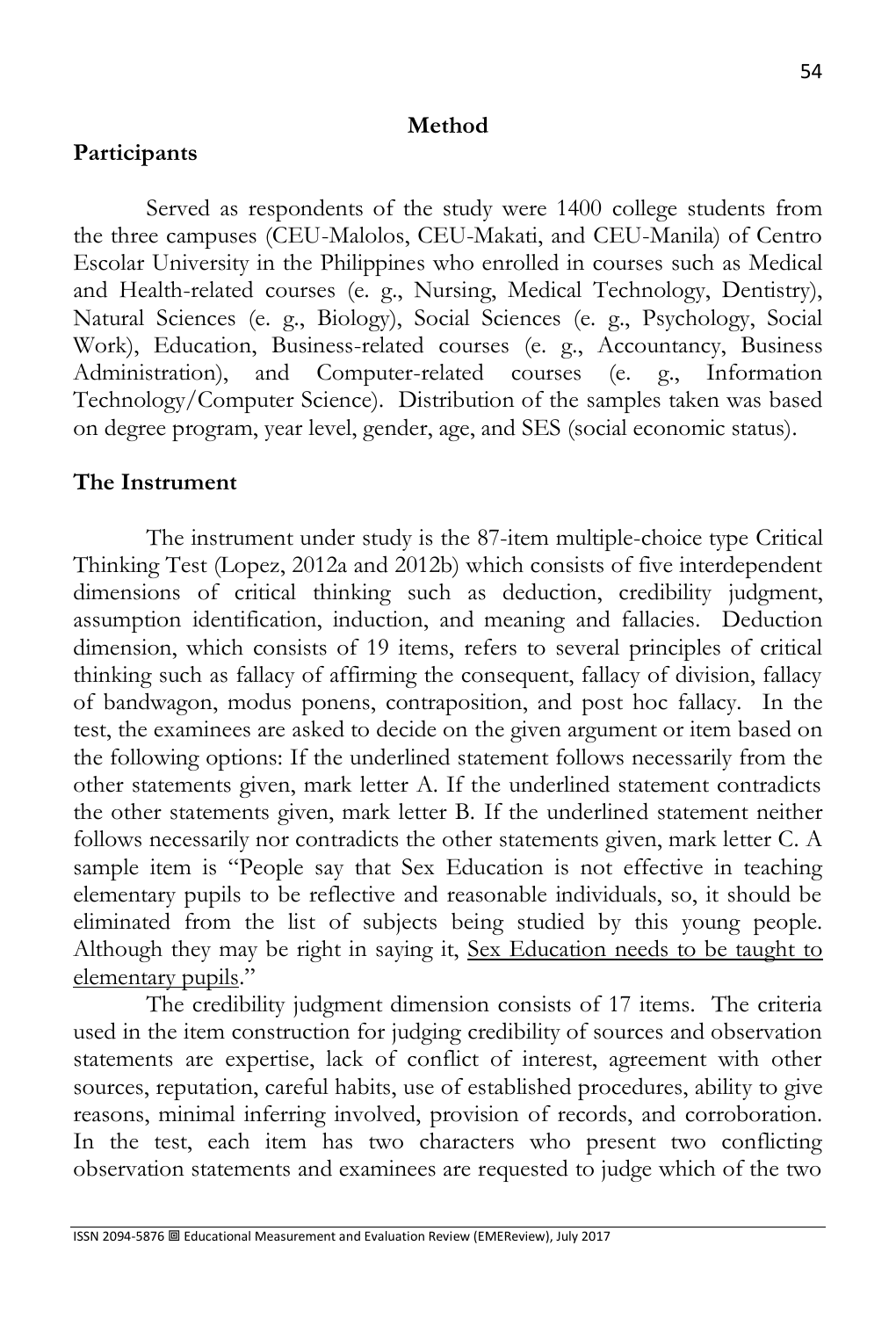contradicting statements is more credible by choosing the following options: If you think the first statement is more believable, mark letter A. If you think the second statement is more believable, mark letter B. If neither statement is more believable than the other, mark letter C. A sample item is "Ace said, "Oliver and I visited the Population Census Office in municipal hall two weeks ago and the chairman of the Population Census informed us that there is a total population of 2,558 living in the barrio Maasin. Searching for a sheet of paper, from his pocket, Oliver said, "After our conversation with the chairman of the Population Census, I immediately jotted down the shared information that there is a total population of 2,988 living in the barrio of Maasin."<br>The assumption dimension consists of 16 items. The types of

The assumption dimension consists of 16 items. assumption tested in this dimension are presupposition, needed assumption, and used assumption. Each item has one character who makes a proposition that is taken for granted in a situation and that supports a conclusion. Sample item: "Farmers are hardworking individuals, so people from this place must be hardworking. Which is most probably taken for granted?" The response options for such item are as follows: A. Farmers in this place really work hard. B. Hardworking people are usually farmers. C. People from this place are farmers.

The fifth dimension, which is called meaning and fallacies, consists of 19 items. In this dimension, the items deal with difference on the use of necessary and sufficient condition language, judging provided definitions, negation and double negation, such logical words as only, if and only if, some, all, and some fallacies such as non-sequitur, post hoc, straw person, and circularity. There are three options to choose from after every stem of the item. Sample item: "To say that a person is healthy, is to say that a person can move gracefully, work tirelessly, and think rationally. These are all characteristics of a healthy individual. Of the following, which is the best statement that comes closest to the definition of a healthy person? A. To move gracefully, work tirelessly, and think rationally are necessary but not sufficient characteristics of a healthy person. B. To move gracefully, work tirelessly, and think rationally are not necessary but sufficient characteristics of a healthy person. C. To move gracefully, work tirelessly, and think rationally are each a necessary component, with all three being jointly sufficient characteristics of a healthy person."

The CEU-Lopez Critical Thinking Test was developed and validated by adapting the eight-phase test development model designed by Norris (1992). Included in the eight phases are: (1) Test conceptualization, (2) Development of a test plan, (3) Development of the test items, (4) Face and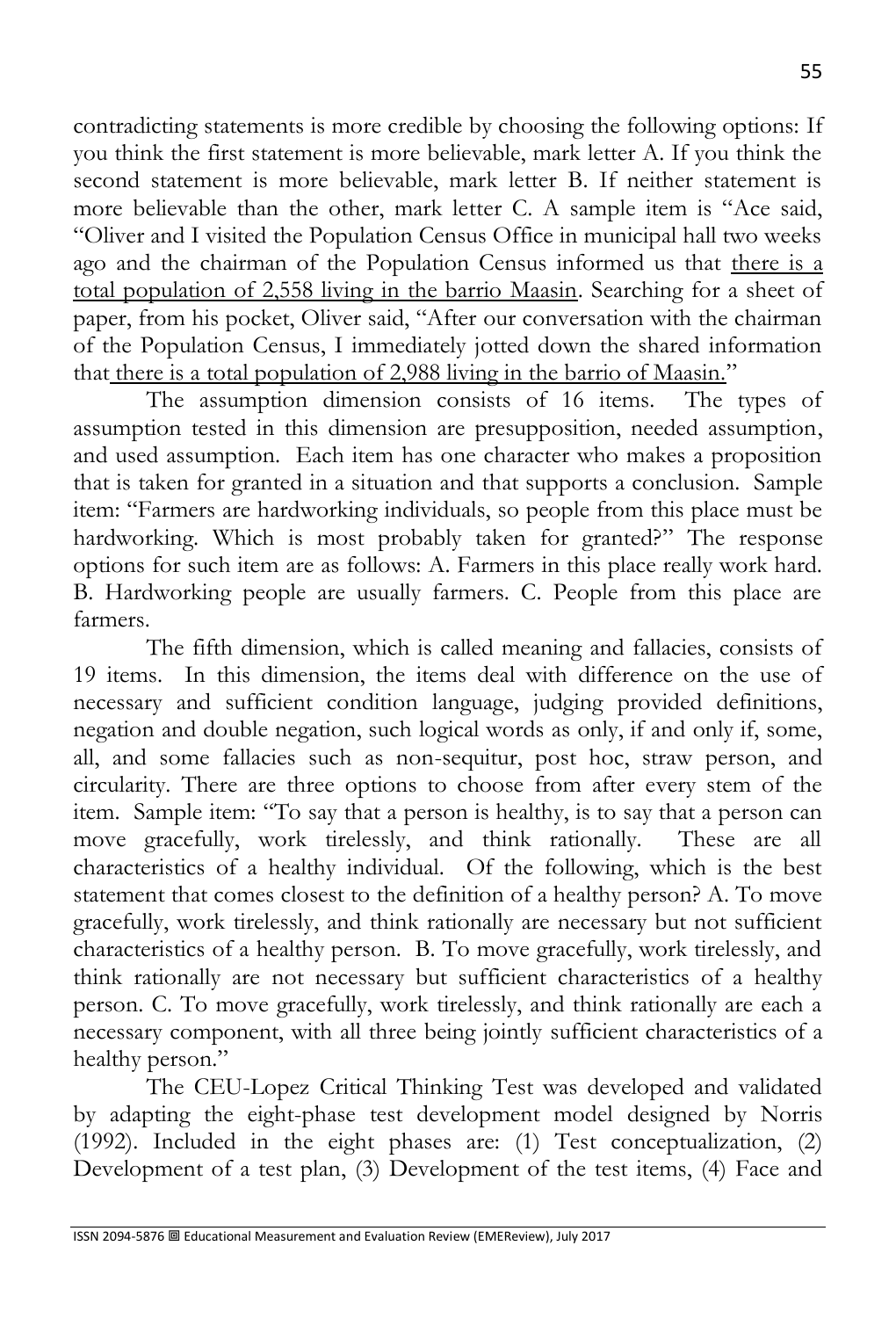content validity of the test, (5) Revision of the test items, (6) Pre- try-out of the test, (7) Actual try-out of the test, and (8) construct validation of the test using verbal reports of thinking. The 87-item of The CEU-Lopez Critical Thinking Test yielded an overall KR-20 coefficient of .68. No reliability coefficients were reported for each dimension.

As discussed in the previous section, there are a number of studies that utilized The CEU-Lopez Critical Thinking Test. Unfortunately, all of these researches did not report the reliability of the test for their gathered data.

# **Data Analysis**

The gathered data were fitted to the three different IRT models, namely: unidimensional, consecutive unidimensional, and multidimensional models. The goal is to determine the model that fits best The CEU-Lopez Critical Thinking Test. The unidimensional model is the standard Rasch/IRT model where unidimensionality is the fundamental assumption; that is, all the items of the instrument should measure one single trait (Lord, 1980). In this paper, the unidimensionality model is tested because one goal of The CEU-Lopez Critical Thinking Test is to measure the overall critical thinking of the students.

The consecutive approach (Davey and Hirsch, 1991), on the other hand, is simply a unidimensional model repeated a number of times using subsets of the full range of items on a given instrument (Briggs and Wilson, 2003). The consecutive unidimensional can be an appropriate modeling approach to analyze The CEU-Lopez Critical Thinking Test because the goal also of the test is to measure each of the five dimensions of critical thinking.

Multidimensional IRT model, or simply multidimensional model, simultaneously calibrates several dimensions and capture the complexity of tests that measure several traits (Adams et al., 1997; Kelderman, 1996; Rost & Carstensen, 2002; Yao & Schwarz, 2006; Baghaei, 2012). Multidimensional IRT model, also known as multidimensional random coefficients multinomial logit (MRCML) model, is an extension of the Rasch family of item response models (Briggs & Wilson, 2003). There are two types of multidimensional model, namely: between-item multidimensional and within-item multidimensional models (Adams et al., 1997). In the between-item multidimensional model, each item in the instrument belongs to only one dimension, while in the within-item multidimensional model, each item is designed to measure simultaneously more than one dimension. The present paper utilized the between-item multidimensional model. For simplicity, multidimensional model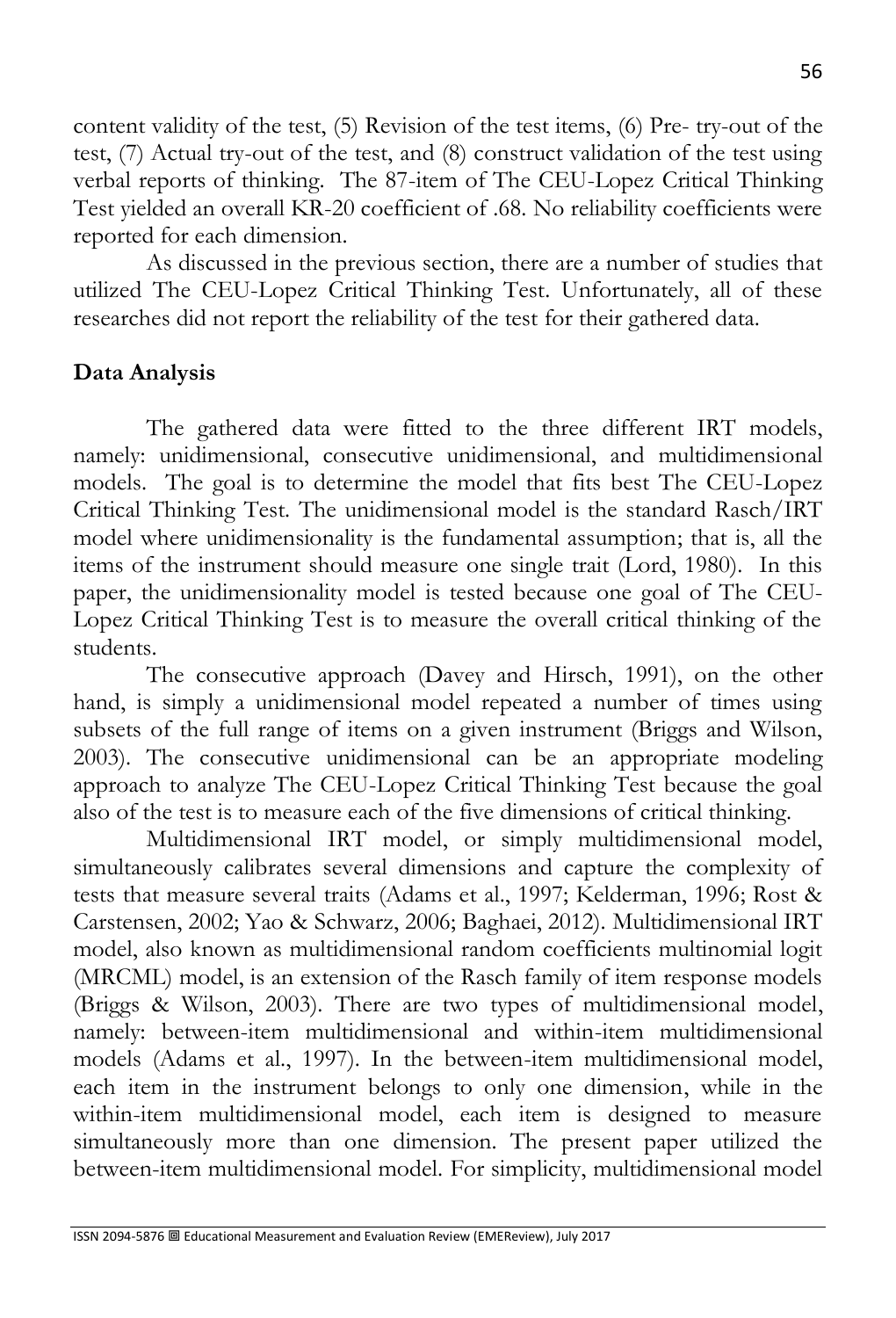is used throughout this paper, instead of between-item multidimensional model. Multidimensional model is considered as another option to analyze The CEU-Lopez Critical Thinking Test because the test consists of five interrelated dimensions and the purpose of the test is to measure the five dimensions and then report them as separate scores of critical thinking performance and/or as a single critical thinking performance.

The parameters of the multidimensional model were estimated through the use of the ConQuest version 4.5.2 using the Monte Carlo method with 1000 nodes and .005 convergence. Monte Carlo method was used because The CEU-Lopez Critical Thinking Test consists of five interrelated dimensions. According to Adams and Wu (2010), the Monte Carlo method is generally the preferred approach for problems of more than three dimensions, so that the goodness-of-fit statistics are comparable across the three IRT models. The same estimation method (method=monte carlo, nodes=1000, convergence=.005) was utilized in the estimation of the parameters of the unidimensional and consecutive unidimensional models.

## **Results and Discussion**

The gathered data of the 87-item of The CEU Lopez Critical Thinking Test were subjected to analysis using the multidimensional model and subsequently using both the unidimensional and consecutive dimensional models. The multidimensional model was performed in two steps using the Conquest software: (1) All the 87 items of The CEU Lopez Critical Thinking Test were subjected to analysis and then the statistically fitted items were identified from the results. (2) All the statistically fitted items identified in step 1 were subjected again to analysis. Step was repeated by including only the fitted items in the analysis. Stop the analysis if all items in step 2 are already fitted statistically. Statistically fitted items are those with mean square (MNSQ) unweighted or weighted fit statistics that are inside the 95% confidence interval or items with MNSQ unweighted or weighted fit statistics with absolute Tvalues of less than 2.0. Results of the analysis revealed that 56 of the 87 items of The CEU-Lopez Critical Thinking Test statistically fitted the multidimensional model. In this study, the resulting 56-item instrument is called the short version of The CEU-Lopez Critical Thinking Test. Subsequently, the short version was subjected to further analysis using both the unidimensional and consecutive unidimensional models. It is worth noting that all the 56 items of the short version statistically fitted with both models. The distribution of the 56 items of the short version across the five dimensions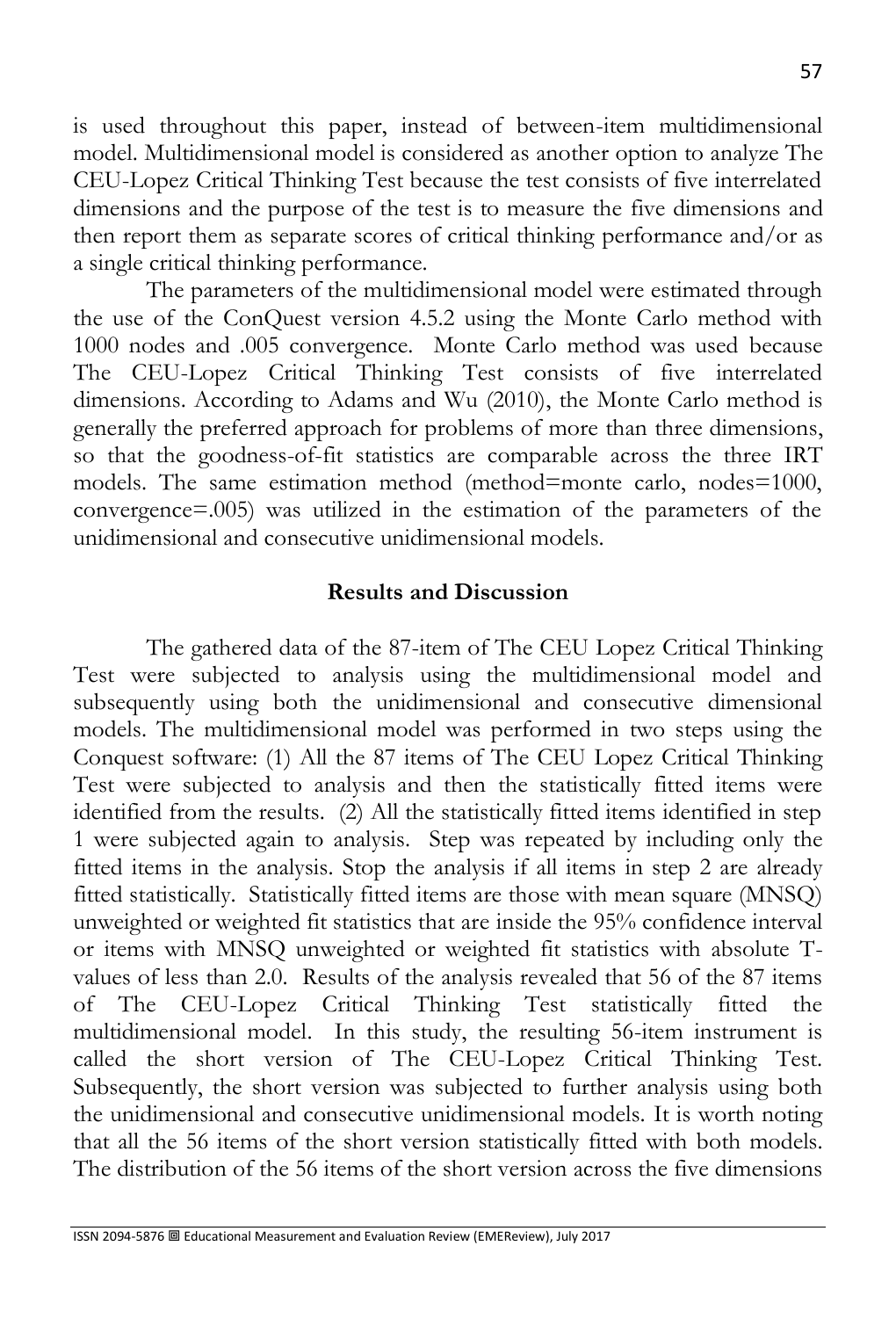is shown in Table 2. Proceed to Table 5 for the item measures (or difficulty statistics) and item fit statistics of the short version.

Table 2

*Distribution of the fit and misfit items of The CEU-Lopez Critical Thinking Test across dimensions*

| Dimension      | Original version<br>$(\# \text{ of items})$ | Short version<br>(# of fitted<br>items) | $#$ of<br>Misfitted items |
|----------------|---------------------------------------------|-----------------------------------------|---------------------------|
| 1. Deduction   | 19                                          | 15                                      |                           |
| 2. Credibility | 17                                          |                                         |                           |
| 3. Assumption  | 16                                          | 5                                       | 11                        |
| 4. Induction   | 16                                          | 13                                      |                           |
| 5. Meaning     | 19                                          | 15                                      |                           |
| Total          | 87                                          | 56                                      |                           |

## **Model fit Statistics**

Model fit statistics such as Akaike Information Criterion (AIC) and Deviance  $(G<sup>2</sup>)$  of the multidimensional, unindimensional, and consecutive unidimensional models were computed. Generally, the smaller the AIC and  $G^2$ , the better the model fit. As shown in Table 3, the multidimensional model (AIC=87,633.99) has the smallest AIC among the three models, indicating that the multidimensional model fits better than the consecutive dimensional and unidimensional models. Because multidimensional model is hierarchically related to the unidimensional model, the model fit can be compared relative to the change in the deviance  $(G^2)$  value, where the difference in deviance between the two models is approximately distributed as a chi-square (Briggs & Wilson, 2003) and the degrees of freedom is the difference in the number of parameters of the models. As indicated in Table 3, the difference in deviance is statistically significant ( $\chi^2$ =348.50, df = 14, p<0.00), indicating that the multidimensional IRT model significantly fits the data better as compared to both unidimensional and consecutive unidimensional models. The multidimensional model is expected to be a better model since it accounts for the interrelated dimensions of The CEU-Lopez Critical Thinking Test. As shown in Table 4, the five dimensions under multidimensional model are significantly and positively correlated (ranging between .06 and .45), except for deduction and credibility ( $r = .01$ ,  $p > .05$ ). Having a positive correlation coefficient indicates that higher scores on one dimension tend to be paired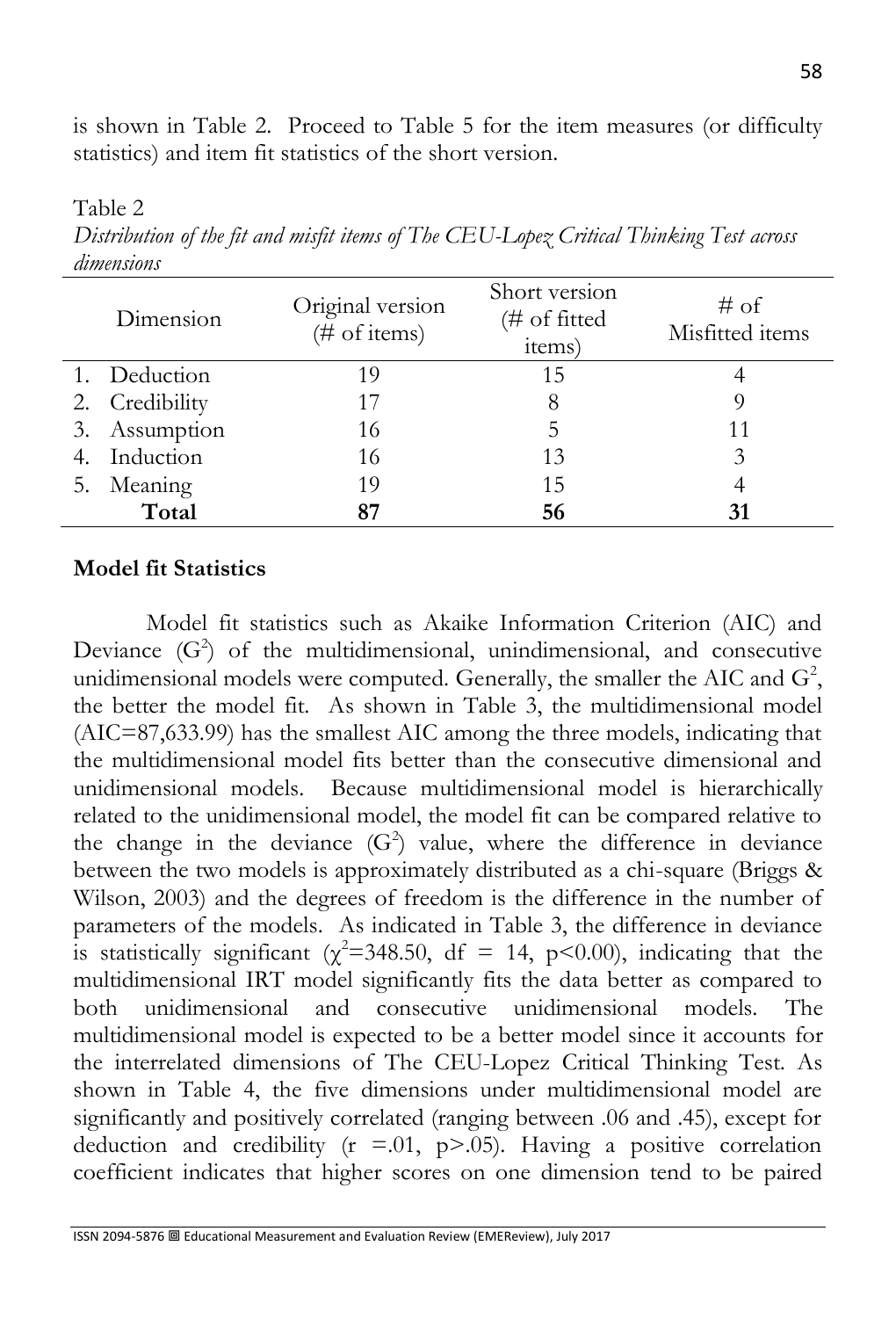with higher scores on the other dimensions. Conversely, the lower the scores on one dimension so does the other dimensions. It is worth noting that of the five dimensions critical thinking, deduction and credibility emerged without significant correlation. This finding contradicts with the results of the previous studies (e. g., Ennis, Millman, & Tomko, 2005; Ennis, 1987, 1996) which connote that deduction and credibility judgments are correlated. The aforementioned authors argued that observation and credibility judgments call for the application of principles of deductive process. This suggests that when an individual is asked to give his judgment on the credibility of a person, deductive thinking may be applied. This may explain the correlation between deduction and credibility judgments. Moreover, there were no studies in the literature reporting that deduction and credibility are not correlated.

| $\pm$ <i>vv overvovvo o</i> <sub>1</sub><br><i>visc visit compouves</i> |            |                  |                      |  |  |  |
|-------------------------------------------------------------------------|------------|------------------|----------------------|--|--|--|
| <b>Models</b>                                                           | <b>AIC</b> | Deviance $(G^2)$ | No. of<br>Parameters |  |  |  |
| Unidimensional                                                          | 87,954.41  | 87,840.49        | 57                   |  |  |  |
| Consecutive<br>Unidimensional                                           | 87,754.96  | n/a              | 61                   |  |  |  |
| Multidimensional                                                        | 87,633.99  | 87,491.99        |                      |  |  |  |

#### Table 3 *Fit statistics of the three models*

*Notes*. The deviance difference between multidimensional and unidimensional models is chisquare distributed with 71-57 = 14 degrees of freedom:  $\gamma^2$ =348.50, df = 14, p<.000. Data are deviance and AIC of the short version of The CEU-Lopez Critical Thinking Test.

## Table 4

*Correlations between the dimensions of The CEU-Lopez Critical Thinking Test short version*

| <i><u><u>U VI WWWIP</u></u></i> |             |           |             |            |           |         |
|---------------------------------|-------------|-----------|-------------|------------|-----------|---------|
|                                 |             | Deduction | Credibility | Assumption | Induction | Meaning |
|                                 | Deduction   | 1.00      |             |            |           |         |
|                                 | Credibility | .01       | 1.00        |            |           |         |
| 3.                              | Assumption  | $.06*$    | $.35**$     | 1.00       |           |         |
|                                 | Induction   | $.31**$   | $.14*$      | $.29**$    | 1.00      |         |
|                                 | Meaning     | $.06*$    | $.33**$     | $.35**$    | $.45**$   | 1.00    |

*Note*. \*\* significant at .01 level; \* significant at .05 level.

One of the advantages of the present study in comparison with the early development of the scale by Lopez (2012a), which utilized the classical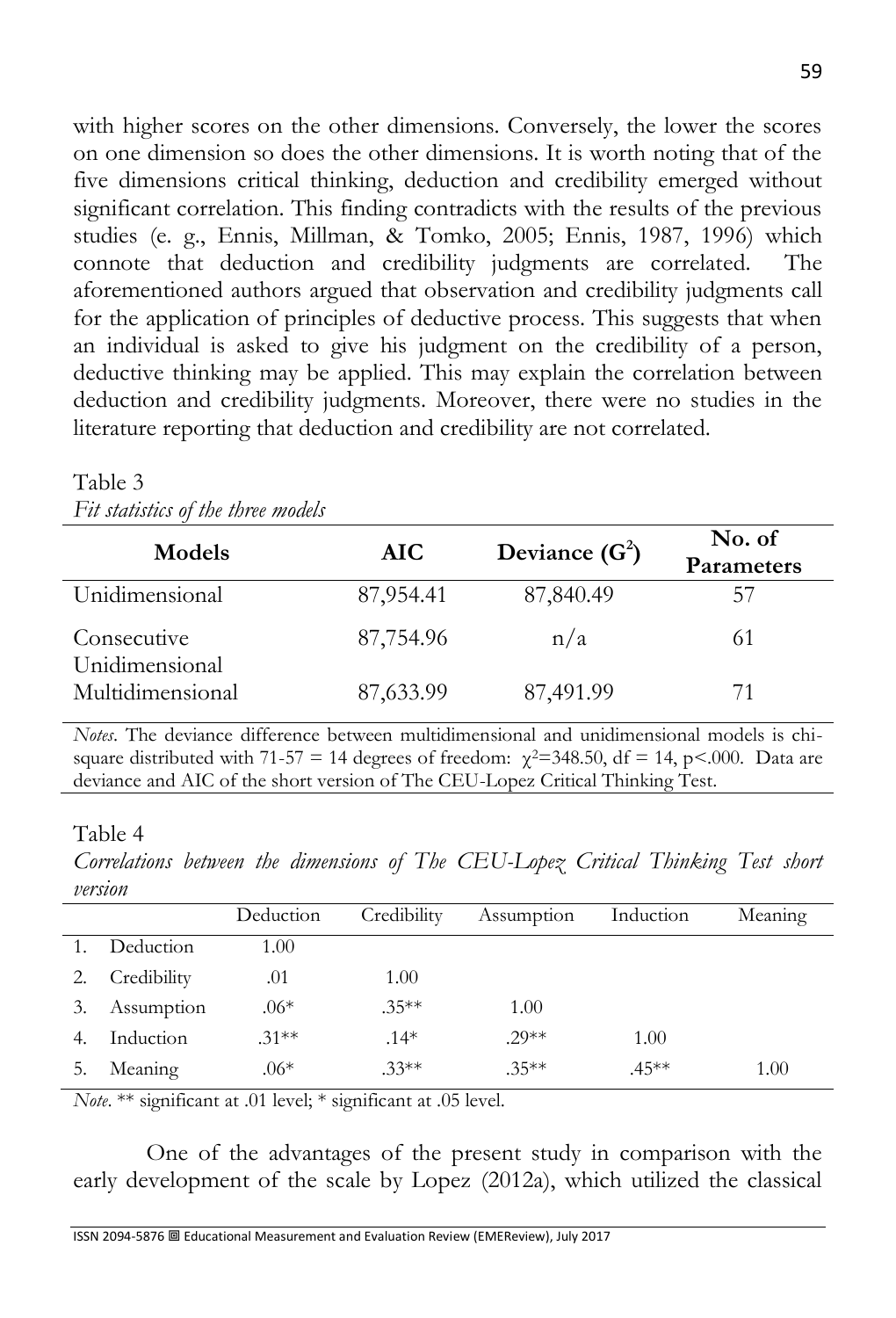test theory, is the model fit statistics. These model fit statistics play a very important role in the present study because IRT modelis a probabilistic model. Having a better model fit statistics implies that the model estimates (i.e., the results generated by the model, e.g., items measures) can be used in making inferences about the items of the scale and the scale as a whole with high degree of confidence, an important property of IRT model that cannot be provided by the classical test theory.

# **Item Fit Statistics**

Table 5 presents the item difficulty for each of the test items of the short version along with the corresponding fit statistics such as MNSQ fit statistics, the 95% confidence interval for the expected value of the MNSQ, and the T-statistics. According to Wu, Adams, Wilson, and Haldane (2007), MNSQ fit statistics are residual-based indices that are similar in conception and purpose to the weighted and unweighted fit statistics that were developed by Wright and Stone (1979) for Rasch's simple logistic model and Wright and Masters (1982) for partial credit model. An MNSQ fit statistic of 1.0 indicates that the item conforms perfectly with the multidimensional model. If a test item has a MNSQ statistic that lies outside the corresponding confidence interval, then the test item does not conform with the multidimensional model. Moreover, if the MNSQ statistic lies outside the confidence interval then the absolute value of the corresponding T-statistic exceeds 2.0 (Wu, Adams, Wilson, & Haldane, 2007). As shown in Table 5, the MNSQ fit statistics of the 56 items lie within the 95 confidence interval and the absolute values of the Tstatistics are less than 2.0, indicating that all the 56 items of the short version of The CEU-Lopez Critical Thinking Test fit statistically with the multidimensional model.

The item measures for the test items are presented in the second column of Table 5. An asterisk next to a parameter estimate indicates that it was constrained. One test item for each dimension needs to be constrained so that the mean of the item measures on each dimension is zero (Adams and Wu, 2010). Theoretically, the values of the item measures range between negative infinity and positive infinity. Practically, the values of the item measure range between -3.0 and +3.0.

The item-person map (Figure 1.0) depicts the plot of the persons (represented by Xs) and test items (represented by item numbers) with the five dimensions of the shorter version of The CEU-Lopez Critical Thinking Test. In IRT, both items and persons are calibrated on a common continuum based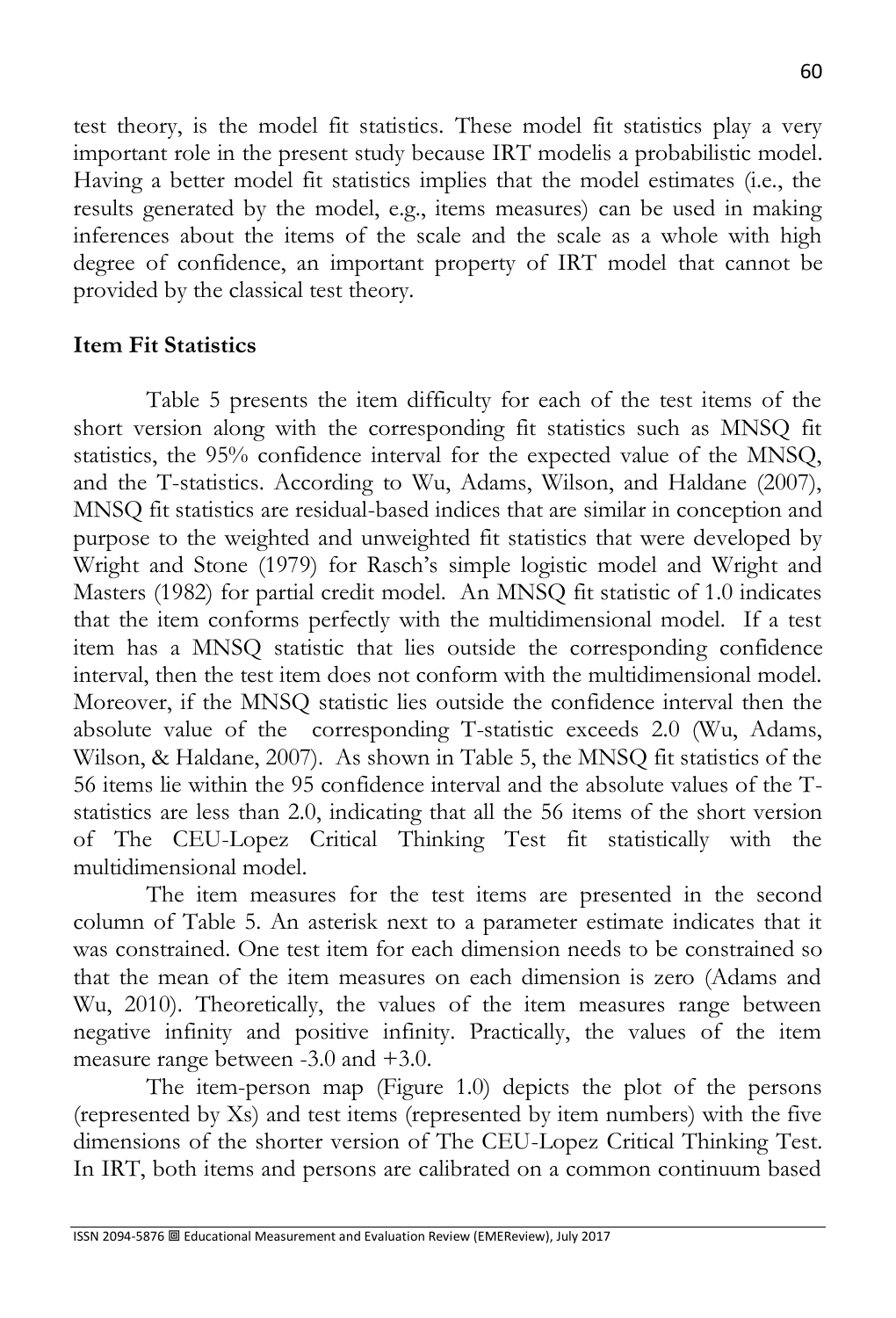on the amount of traits possessed by each other (Bond & Fox, 2007). In the map of the present study, the values in the continuum approximately range from  $-2.0$  to  $+2.0$ . The items are hierarchically arranged in terms of items measures from very easy (bottom) to very difficult (top), while the least able respondents are placed at the bottom and the most able at the top. It can be noted that the bunch of test items (around more than 57%) have difficulty measures that fall within the moderate levels. Only few items are very easy  $(5\%)$ , easy  $(10\%)$ , difficult  $(23\%)$ , and very difficult  $(4\%)$ . The ability levels of the majority of the respondents match with the below average test items.

The quality of the items of The CEU-Lopez Critical Thinking Scale was assessed using the item fit statistics. Items that did not qualify for the item fit statistics criteria were removed from the IRT model. Such quality criteria in selecting the good items for the shorter version of the scale is one of the advantages of the IRT modeling in comparison with the classical test theory utilized in the early development of the scale. The 56-item shorter version of The CEU-Lopez Critical Thinking Scale is an improvement of the 87-item original version which was developed based on the classical test theory. Unlike the longer version, the measures in the shorter version are item-free and person-free.

In terms of item difficulty, the 87-item original version have difficulty levels that range from easy to very difficult with a bunch of items (about 77%) falling within difficulty to very difficult levels, the 56-item short version have more dispersed difficulty levels ranging between very easy to very difficult with only few (27%) difficult and very difficult items. This means that a lot of difficult and very difficult items in the long version were pulled down to the moderately difficult items in the short version. This finding is not surprising since the IRT and CTT are two different methodologies.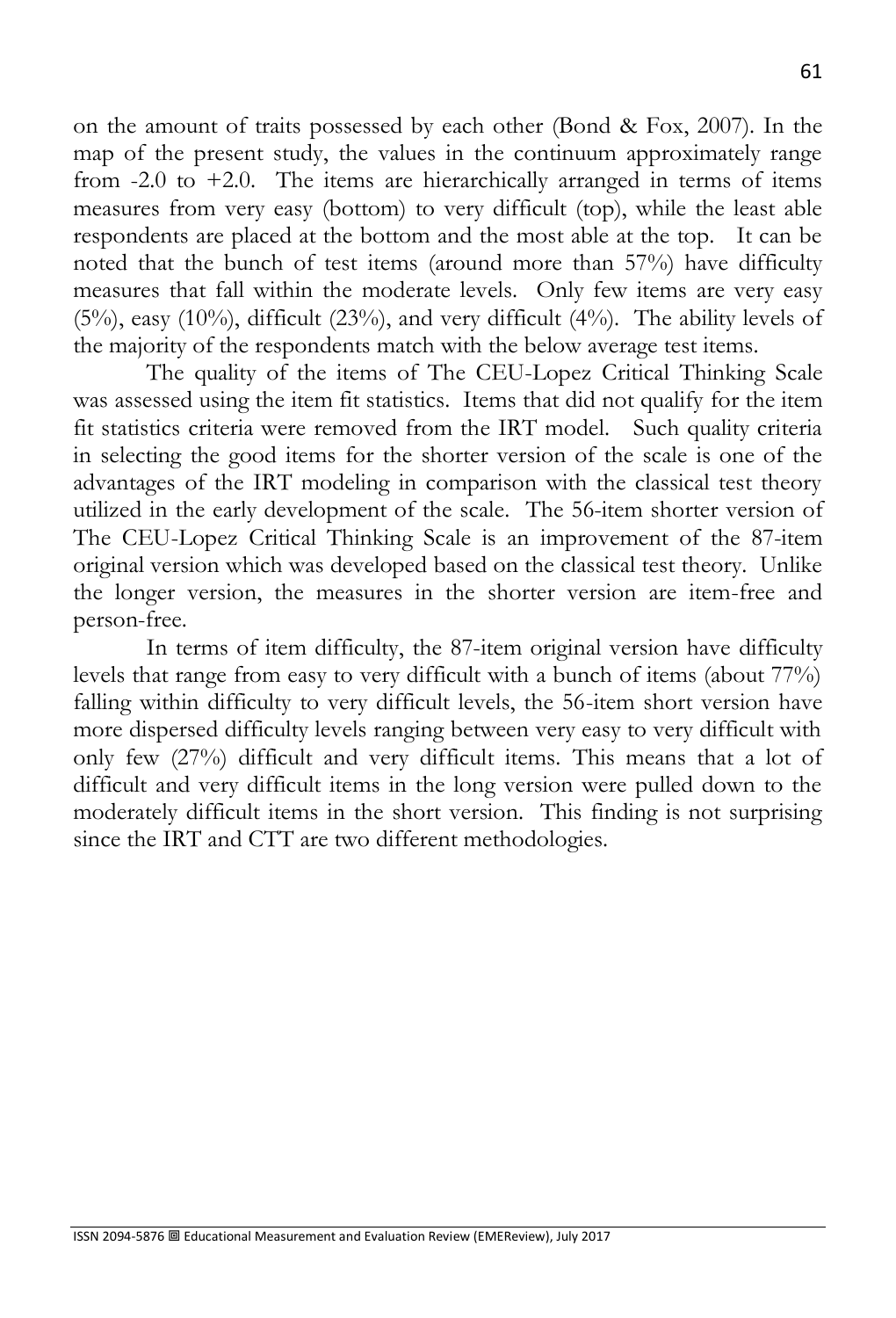*Item measure and item fit statistics of The CEU-Lopez Critical Thinking Test short version*

|                 | <i>Leville the colorer</i> convoce <i>evenie</i><br>Item |             | <i>Ter ordered</i> | $T -$   |                 | Item      | $\sim$      |             | $T -$    |
|-----------------|----------------------------------------------------------|-------------|--------------------|---------|-----------------|-----------|-------------|-------------|----------|
| Item#           | Measure                                                  | <b>MNSQ</b> | $95\%$ CI          | Value   | Item#           | Measure   | <b>MNSQ</b> | 95% CI      | Value    |
| Q <sub>01</sub> | $-2.29$                                                  | 1.00        | (.93,1.07)         | 0.10    | Q53             | $-0.81$   | 1.04        | (.96, 1.04) | 1.80     |
| Q <sub>03</sub> | 0.05                                                     | 1.00        | (.95,1.05)         | $-0.10$ | $\mathbf{Q}$ 54 | 0.74      | 1.00        | (.87,1.13)  | 0.00     |
| Q04             | 0.97                                                     | 1.01        | (.90, 1.10)        | 0.20    | Q56             | $-1.54$   | 1.02        | (.98,1.02)  | 1.80     |
| Q <sub>05</sub> | 1.11                                                     | 1.00        | (.89,1.11)         | 0.00    | Q57             | $-0.16$   | 0.99        | (.93,1.07)  | $-0.20$  |
| Q06             | $-1.78$                                                  | 1.03        | (.95,1.05)         | 1.20    | Q58             | 0.83      | 1.00        | (.87,1.13)  | $0.00\,$ |
| Q08             | $-0.11$                                                  | 1.00        | (.96, 1.04)        | $-0.20$ | Q59             | $-0.89$   | 1.00        | (.97,1.03)  | $-0.20$  |
| Q <sub>09</sub> | $-1.96$                                                  | 1.00        | (.94,1.06)         | 0.10    | Q60             | $-0.30$   | 1.03        | (.94,1.06)  | 0.90     |
| Q10             | 0.73                                                     | 1.00        | (.91,1.09)         | 0.10    | Q <sub>61</sub> | 0.97      | 1.00        | (.85,1.15)  | 0.00     |
| Q11             | 1.95                                                     | 1.02        | (.81,1.19)         | 0.20    | Q62             | 0.72      | 1.00        | (.87,1.13)  | 0.00     |
| Q12             | 0.21                                                     | 0.99        | (.94,1.06)         | $-0.40$ | Q65             | $-0.53$   | 0.98        | (.95,1.05)  | $-1.00$  |
| Q13             | 0.32                                                     | 1.02        | (.94,1.06)         | 0.70    | Q66             | 0.12      | 1.00        | (.92,1.08)  | 0.00     |
| Q16             | $-1.51$                                                  | 1.04        | (.96, 1.04)        | 2.30    | Q67             | 0.36      | 1.00        | (.90,1.10)  | $-0.10$  |
| Q17             | 1.83                                                     | 1.00        | (.82, 1.18)        | 0.00    | $\mathbf{Q}68$  | $0.483*$  | 1.01        | (.89,1.11)  | 0.10     |
| Q18             | 0.51                                                     | 0.97        | (.93,1.07)         | $-0.80$ | Q70             | $-0.05$   | 0.98        | (.96,1.04)  | $-0.90$  |
| Q19             | $-0.009*$                                                | 0.98        | (.95,1.05)         | $-0.70$ | Q71             | $-0.56$   | 0.99        | (.98,1.02)  | $-1.10$  |
| Q20             | $-0.26$                                                  | 1.00        | (.97,1.03)         | 0.00    | $\mathbf{Q}$ 73 | 0.61      | 1.01        | (.92,1.08)  | 0.40     |
| Q21             | $-0.07$                                                  | 1.01        | (.96, 1.04)        | 0.40    | Q75             | 1.10      | 0.99        | (.89,1.11)  | $-0.10$  |
| Q22             | 0.27                                                     | 1.02        | (.95,1.05)         | 0.80    | Q77             | 0.13      | 0.99        | (.95,1.05)  | $-0.30$  |
| Q23             | 0.10                                                     | 0.97        | (.96, 1.04)        | $-1.40$ | Q78             | $-0.50$   | 0.99        | (.98,1.02)  | $-0.50$  |
| Q <sub>24</sub> | $-0.11$                                                  | 0.98        | (.96, 1.04)        | $-1.30$ | Q79             | 0.17      | 1.03        | (.95,1.05)  | 1.00     |
| Q29             | $-0.32$                                                  | 1.02        | (.97,1.03)         | 1.10    | Q80             | 0.21      | 1.01        | (.95,1.05)  | 0.20     |
| Q30             | 0.38                                                     | 1.00        | (.95,1.05)         | 0.10    | Q81             | 0.18      | 1.02        | (.95,1.05)  | 0.80     |
| Q35             | $0.006*$                                                 | 1.00        | (.96, 1.04)        | 0.20    | Q82             | $-0.97$   | 1.01        | (.98,1.02)  | 0.80     |
| Q37             | $-0.15$                                                  | 1.01        | (.96, 1.04)        | 0.50    | Q83             | 0.02      | 1.01        | (.95,1.05)  | 0.20     |
| Q39             | 0.00                                                     | 1.00        | (.96, 1.04)        | 0.10    | Q84             | 0.42      | 1.01        | (.93,1.07)  | 0.20     |
| Q40             | 0.02                                                     | 1.02        | (.96, 1.04)        | 0.90    | Q85             | $-0.11$   | 1.00        | (.96,1.04)  | $-0.10$  |
| $Q$ 44          | 0.02                                                     | 0.99        | (.96, 1.04)        | $-0.50$ | Q86             | $-0.19$   | 1.00        | (.96,1.04)  | $-0.20$  |
| Q46             | $0.113*$                                                 | 0.99        | (.95,1.05)         | $-0.40$ | $\bf Q87$       | $-0.467*$ | 1.01        | (.98,1.02)  | 0.80     |

Note: 95%CI = 95% Confidence Interval; MNSQ = Mean square fit statistic; the 95%CI, MNSQ, and T-value are based on the weighted fit statistics.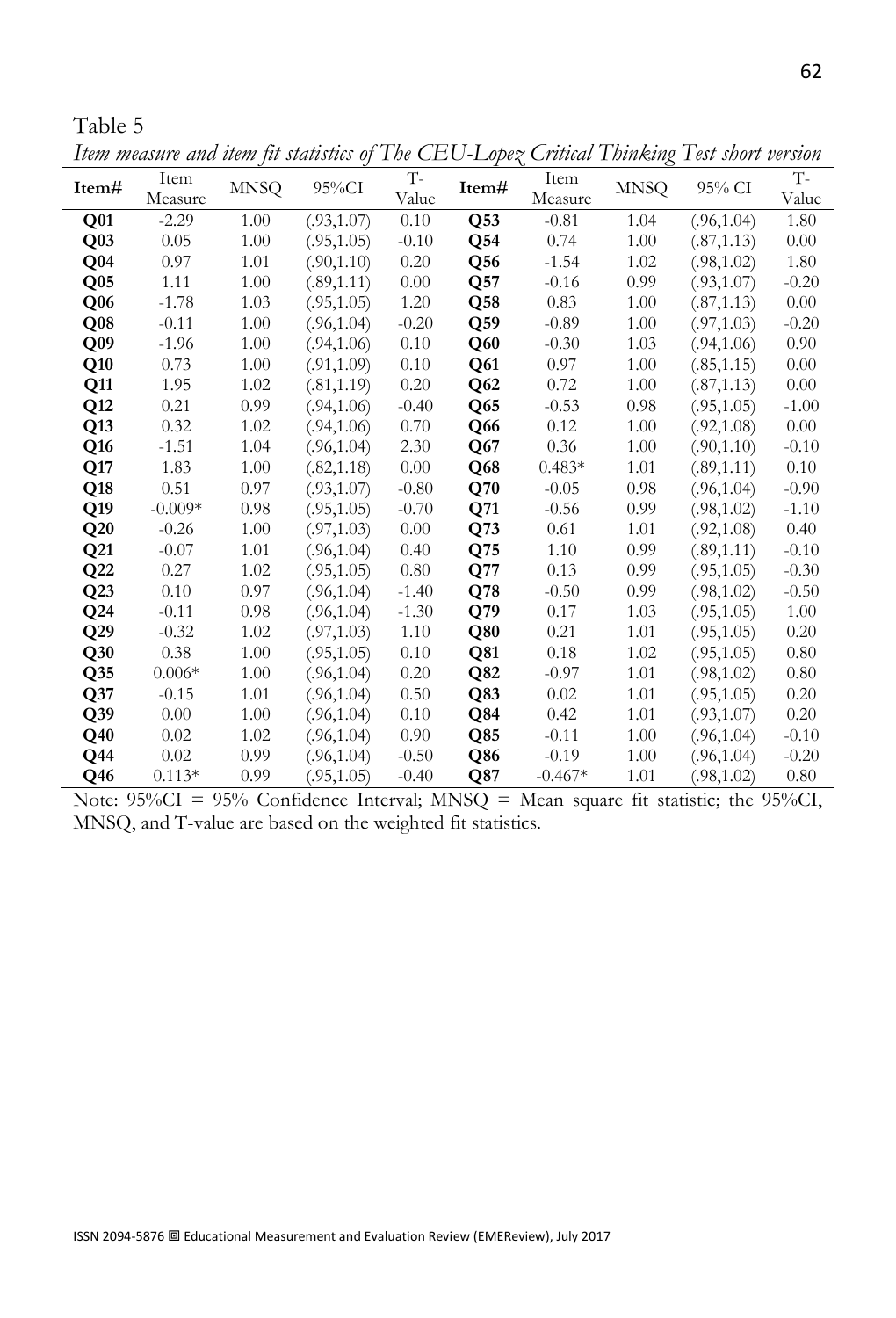



#### **Reliability of the The CEU-Lopez Critical Thinking Test**

As discussed in the previous section, the model that fits best the CEU-Lopez Critical Thinking Test is the multidimensional IRT model. As shown in Table 6, the model that yields the large reliability coefficients for each of the five dimensions is the multidimensional IRT model. The reliability coefficients vary from the lowest of .60 for credibility dimension to the highest of .69 for the induction dimension. Such reliability coefficients are not far from the .68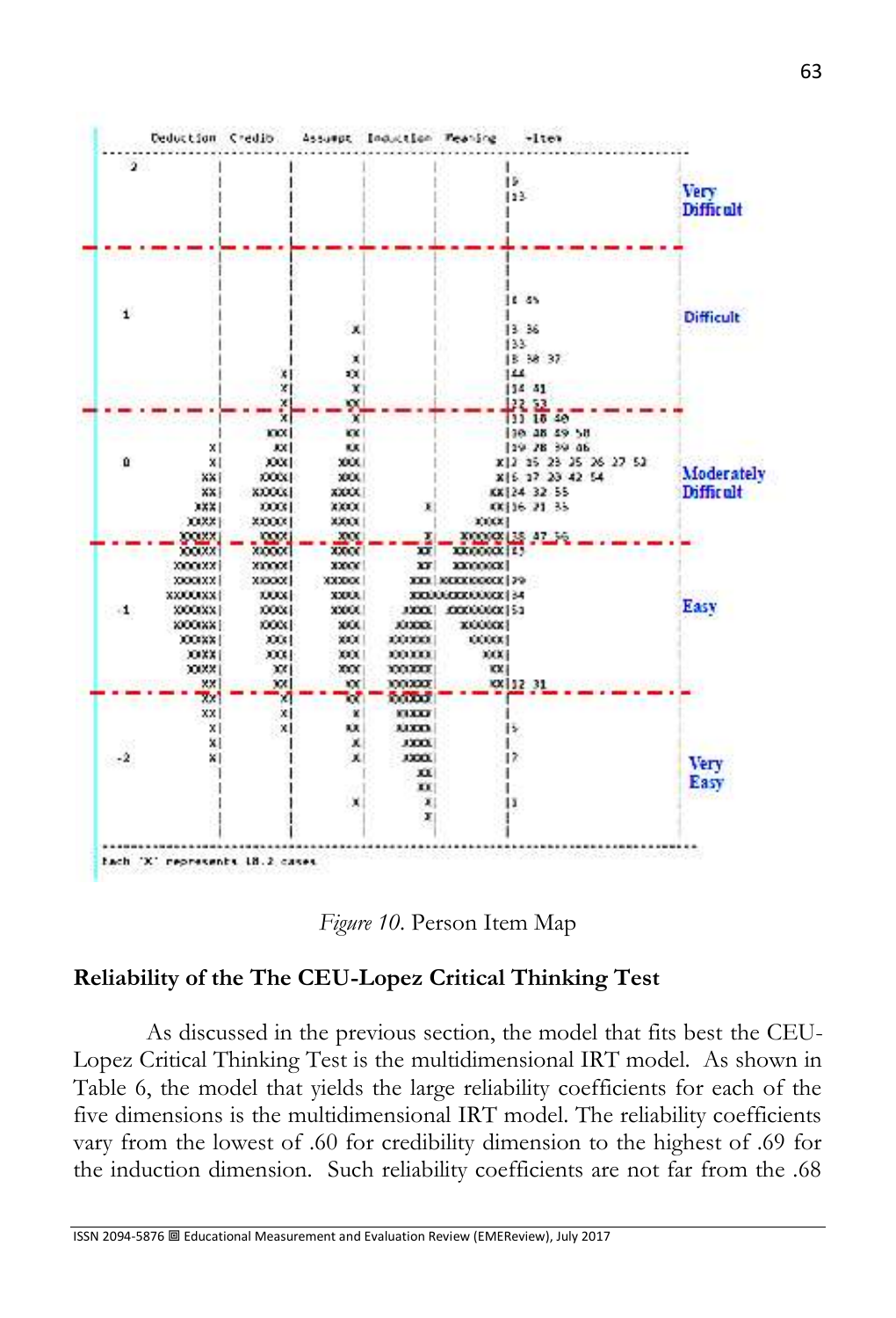overall reliability coefficient of the original version of The CEU-Lopez Critical Thinking Test.

The findings of the present study indicate that each of the five dimensions of The CEU-Lopez Critical Thinking Test is reliable. The scores yielded by The CEU-Lopez Critical Thinking Test are definitely not reliable if both conservative and unidimesional IRT models are utilized. The multidimensional IRT model is expected to yield the more reliable coefficients as compared to the conservative and unidimensional models because the former is the appropriate model for the five interdependent dimensions of the scale. The appropriateness of the multidimensional model for the scale under investigation is supported by the model fit statistics as discussed in the previous section. On the other hand, result of the present study in the aspect of reliability coefficient per dimension is an additional information about the psychometric properties of the scale since its early development reported only the reliability coefficient of the overall scale.

Table 6

*Reliability of The CEU-Lopez Critical Thinking Test*

|               | $\leftrightarrow$ |                 |
|---------------|-------------------|-----------------|
| $\#$ of Items | Multidimensional  | Consecutive IRT |
|               | <b>IRT</b>        |                 |
| 15            | .66               | .34             |
| 8             | .60               | .38             |
| 5             | .61               | .37             |
| 13            | .69               | .32             |
| 15            | .64               | .25             |
| 56            |                   |                 |
|               |                   |                 |

Unidimensional = .46; KR-20 (original version) = .68

#### **Conclusion**

The present study provides additional evidence on the reliability and validity of The CEU-Lopez Critical Thinking Test as a measure of the five critical thinking dimensions within the context of item response theory. The CEU-Lopez critical thinking test was successfully reduced from its original version with 87 items to the shorter version with 56 items. The five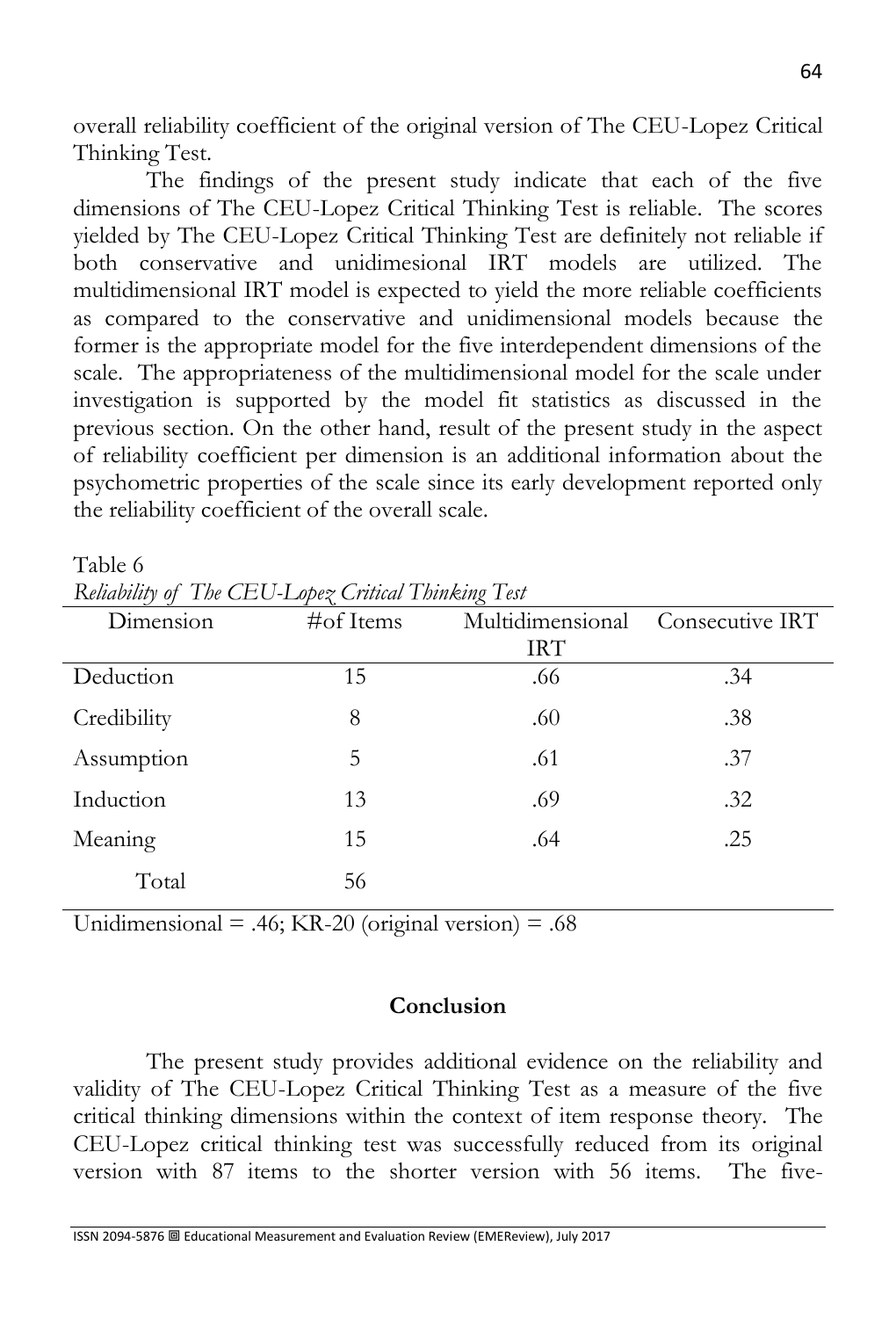interrelated dimensions of the shorter version of The CEU-Lopez critical thinking test can be best modelled using the IRT multidimensional model rather than the IRT unidimensional and consecutive models. Results of the analysis using the multidimensional IRT model show that the shorter version of the test has sound psychometric properties with item measures ranging between easy and difficult, where more than 55% of the items have average difficulty level. Further study about the shorter version may be conducted at the item level (e. g., item bias). On the basis of the findings of the present study, researchers are encouraged to use the shorter version of The CEU-Lopez Critical Thinking Test as a measure of the critical thinking dimensions.

#### **References**

- Adams, R. and Wu, M. (2010). *Multidimensional models. Chapter 10 of the notes and tutorial*. ACER ConQuest Version 4 [computer software]. Camberwell: Australian Council for Educational Research.
- Adams, R. J., Wilson, M. R., & Wang, W. C. (1997). The multidimensional random coefficients multinomial logit model. *Applied Psychological Measurement, 21*(1), 1-23.
- Agraan, S. M., Amado, A. K., Lumunsad, K. R., Manalo, G. A., & Vidad, M. L. (2016). *An assessment of critical thinking skills among radiologic technology students of De La Salle Health Sciences Institute* (Unpublished undergraduate thesis). De La Salle University-Dasmarinas, Cavite, Philippines.
- Amora, J. T., & Bernardo, A. S. (2009). Testing and reducing L2 vocabulary learning strategies inventory using Rasch model. *Philippine ESL Journal, 3,* 38-73
- Baghaei, P. (2012). The application of multidimensional Rasch models in large scale assessment and validation: An empirical example. *Electronic Journal of Research in Educational Psychology*, *10*, 233-252.
- Bond, T. G., & Fox, C. M. (2007). Applying the Rasch Model: Fundamental measurement in the human sciences (2nd ed.). NJ: Lawrence Erlbaum.
- Briggs, D. C., & Wilson, M. (2003). An introduction to multidimensional measurement using Rasch models. *Journal of Applied Measurement, 4*(1), 87-100.
- Davey, T., & Hirsch, T. M. (1991). Concurrent and consecutive estimates of examinee ability profiles. Paper presented at the annual meeting of the Psychometric Society, New Brunswick, NJ

ISSN 2094-5876 Educational Measurement and Evaluation Review (EMEReview), July 2017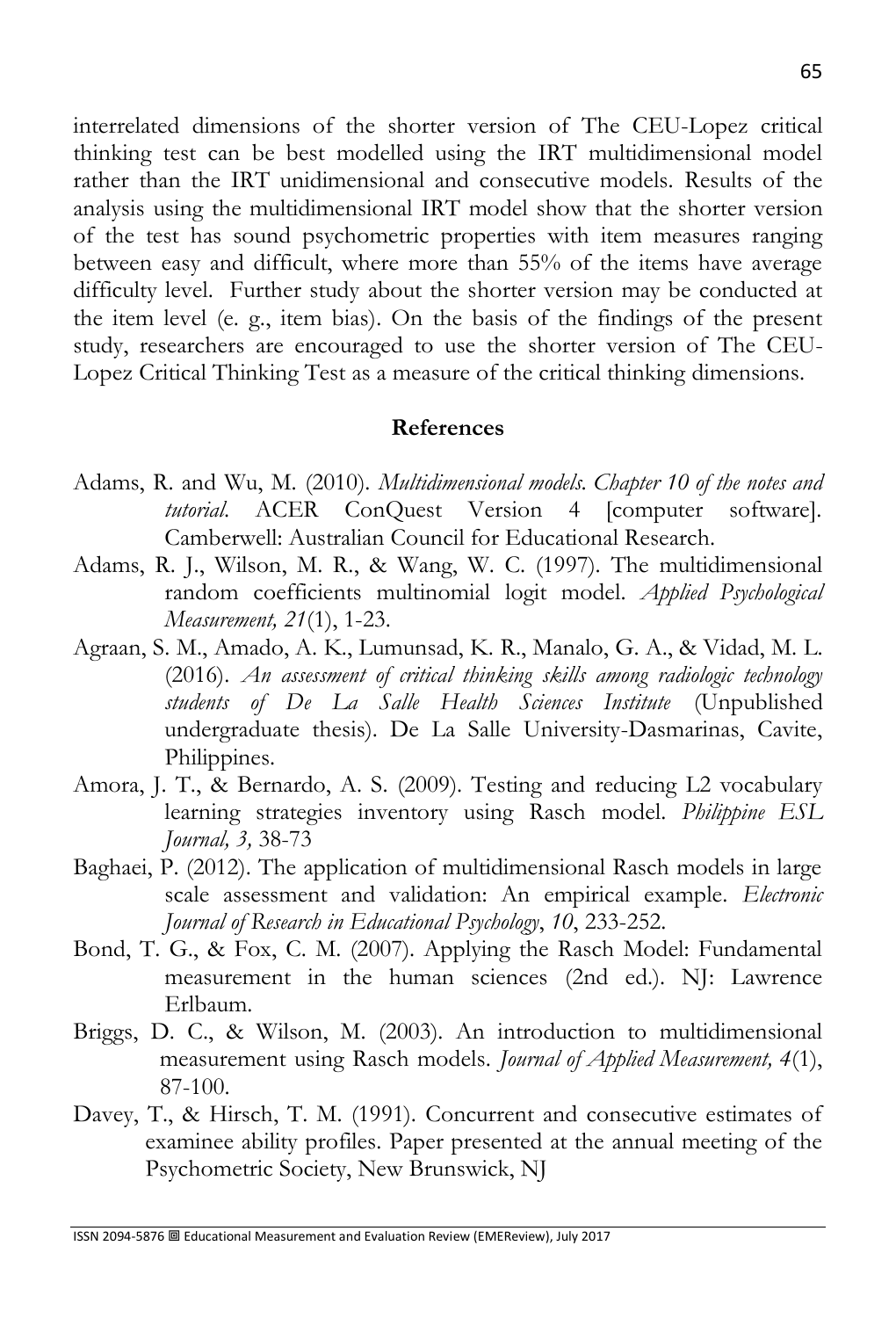- Embretson, S. E., & Reise, S. P. (2000). Item Response Theory for psychologists. Mahwah, NJ: Erlbaum.
- Ennis, R. H. (2011). Critical thinking. Reflection and perspective Part II. *INQUIRY: Critical Thinking Across the Disciplines, 26*(2), 5-19. doi:10.5840/inquiryctnews201126214
- Ennis, R. H. (2003). Critical thinking assessment. In D. Fasko Jr (Ed.), *Critical thinking and reasoning* (pp. 293-313). NJ: Hampton Press, Inc.
- Ennis, R. H. (1996). *Critical thinking.* Upper Saddle River: NJ: Prentice Hall.
- Ennis, R. H., & Chattin, G. S. (2015, May 3). An annotated list of Englishlanguage critical thinking tests [Updated list of available critical thinking tests written in English]. Retrieved from www.criticalthinking.net/TestListDraft050315.docx
- Facione, P., & Gittens, A. G. (2013). *Think Critically.* USA: Pearson Education, Inc.
- Fisher, A. (2011). *Critical thinking: An introduction.* UK: Cambridge University Press.
- Galvez, V. B. (2015, April). *The relationship between the level of critical thinking skills of B.S. Psychology students of Centro Escolar University-Malolos and their academic performance in professional Psychology subjects.* Paper presented at the annual research presentation of faculty of Centro Escolar University, Malolos, Philippines.
- Garcia, M. A., Jose, S. J., Espiritu, K., Geronimo, A., Estrella, C., & Gulinao, A. (2013). *The relationship of critical thinking skills and Mathematics performance of freshmen and sophomore Bachelor in Secondary Education major in Mathematics students of polytechnic University of the Philippines-Sta. Maria, Bulacan campus.* (Unpublished undergraduate thesis). Polytechnic University of the Philippines-Sta. Maria, Bulacan, Philippines.
- Grafilo, E.B. (2013). *Critical thinking and reading competence of senior high school students.* (Unpublished master's thesis). Bulacan State University, Malolos, Philippines.
- Halpern, D. F. (2014). *Thought & knowledge: An introduction to critical thinking*. NY: Psychology Press.
- Huber, C. R., & Kuncel, N. R. (2015). Does college teach critical thinking? A meta-analysis. *Review of Educational Research, 20*(10), 1-38. doi: 10.3102/0034654315605917
- Kelderman, H. (1996). Loglinear multidimensional item response theory models for polytomously scored items. In R. K. Hambleton, & W. J. van der Linden (Eds.), *Handbook of Modern Item Response Theory* (pp. 287- 304). New York: Springer Verlag.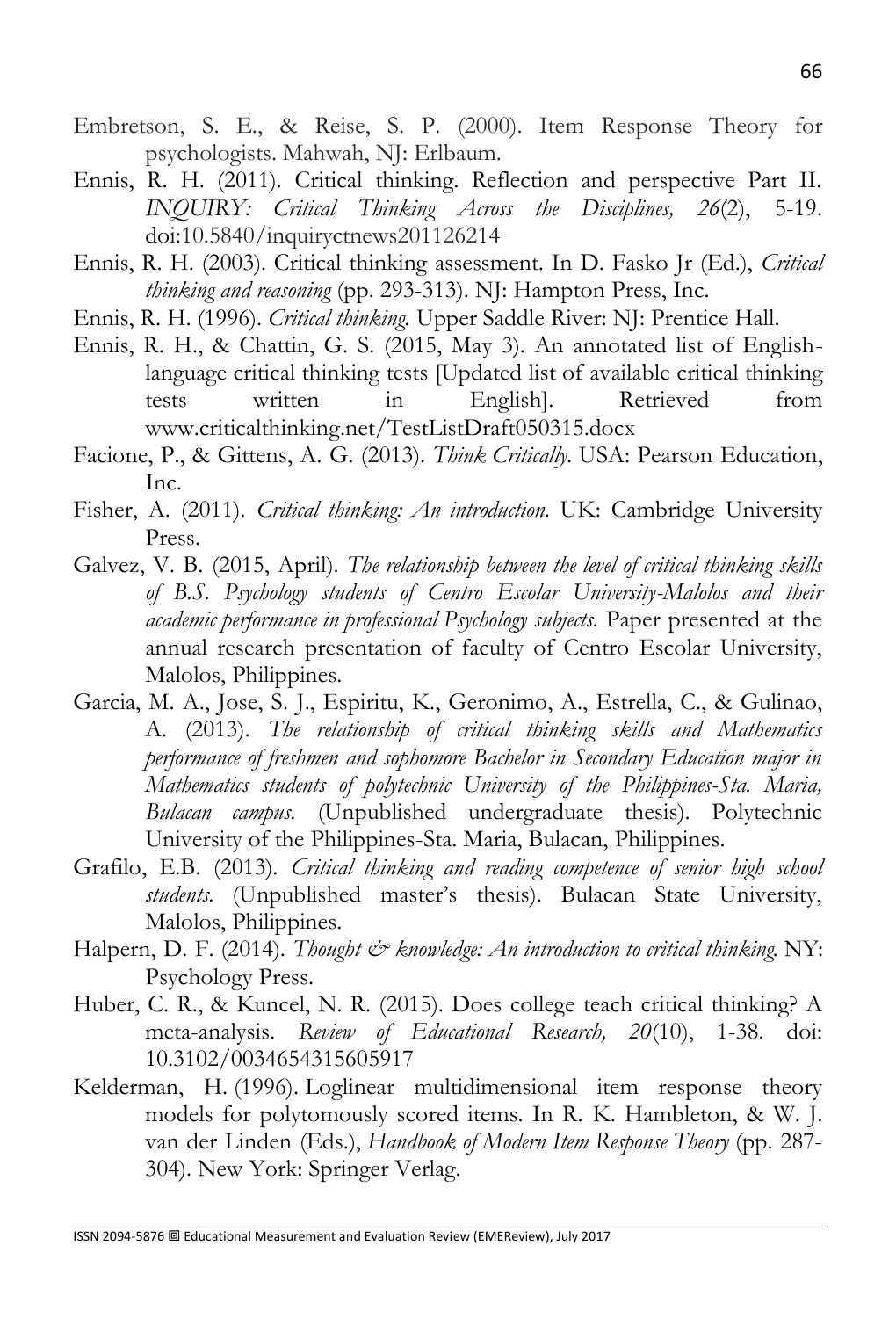- Lopez, M. Y. (2013). Determining the construct validity of a critical thinking test. *Educational Measurement and Evaluation Review, 4,* 87-99.
- Lopez, M. Y. (2012a). *The CEU-Lopez Critical Thinking Test.* Research and Evaluation Office, Centro Escolar University, Manila.
- Lopez, M. Y. (2012b). *The CEU-Lopez Critical Thinking Test Manual*. Research and Evaluation Office, Centro Escolar University, Manila.
- Lopez, M. Y., & Asilo, M. V. (2014). Development and validation of The CEU-Lopez Critical Thinking Test. *Inquiry: Critical Thinking Across the Disciplines, 29(1),* 32-55.doi: 10.5840/inquiryct20142914
- Lopez, M. Y., Mendoza, E. R., Lucero, R. D., & Opina, A. S. (2014). Establishing the local norms of The CEU-Lopez critical thinking test. *E-Journal of European Academic Research, 2(3),* 3895-3928.
- Lord, F. M. (1980). *Applications of item response theory to practical testing problems*. Hillsdale, NJ: Erlbaum.
- Moreno, R., Braza, M., De Villa, R. D., & Refugido, K. M. (2016). *Intervening factors among grade 10 students' level of critical thinking skills in Mathematics and Science at Manuel S. Enverga University Foundation-Candelaria, Inc.* (Unpublished undergraduate thesis). Manuel S. Enverga University Foundation-Candelaria, Inc., Quezon Province, Philippines.
- Norris, S. P. (1992). A demonstration of the use of verbal reports of thinking in multiple-choice critical thinking test design. *Alberta Journal of Educational Research, 38,* 155-176.
- Norris, S. P., & Ennis, R. H. (1989). *Evaluating critical thinking.* Pacific Grove, CA: Midwest Publications.
- Paul, R., & Elder, L. (2001). *Critical thinking: Tools for taking charge of your learning and your life.* Upper Saddle River, NJ: Prentice Hall.
- Reyes, E. C. (2017). *Critical thinking and academic performance of junior high school students: Basis for the proposed instructional model in Chemistry* (Unpublished doctoral dissertation). Centro Escolar University, Mendiola, Manila.
- Rost, J., & Carstensen, C.H. (2002). Multidimensional Rasch Measurenment via Item Component Models and Faceted Designs. *Applied Psychological Measurement, 26*(1), 42-56
- Shaheen, N. (2016). International students' critical thinking-related problem areas: UK university teachers' perspectives. *Journal of Research in International Education, 15*(1), 18-31. doi: 10.1177/1475240916635895
- Singh, J., 2004. Tackling measurement problems with Item Response Theory: Principles, characteristics, and assessment, with an illustrative example. *Journal of Business Research57* (2), 184–208.